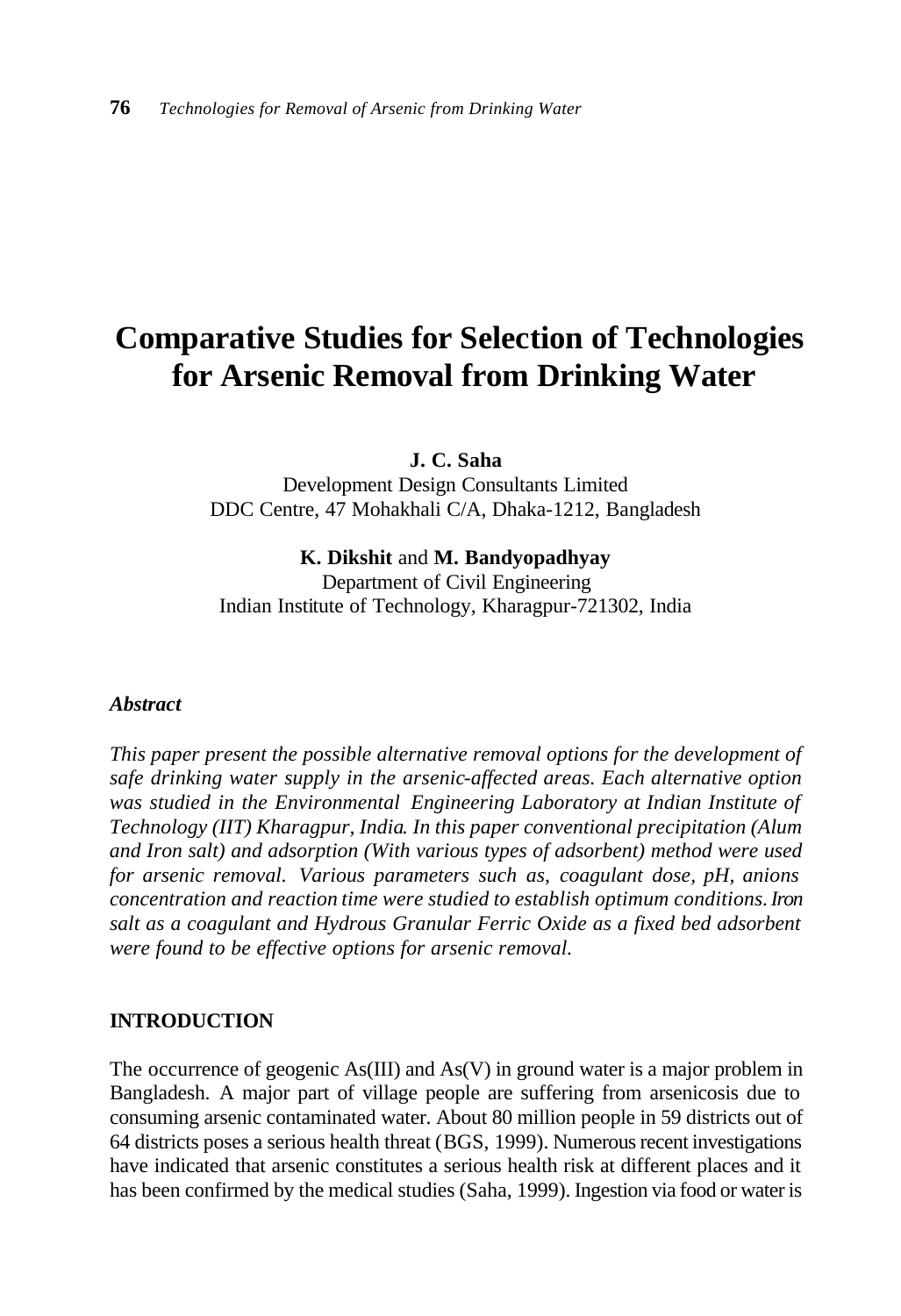the main pathway of this metalloid in the organism where its absorption takes place in the stomach and intestines, followed by its release into the blood stream. Arsenic is then converted by the liver to a less toxic form, which is eventually largely excreted in the urine (Caroli et al., 1996). Due to the illness of people the nation is loosing million and million of manpower-hour as well as impoverish strength, knowledge, economy, development and finally it begins to kill slowly and painfully.

The removal technology of arsenic and disposal of arsenic bearing waste presents a challenging task to the environmental engineers. Unlike organic waste, inorganic arsenic cannot be degraded biologically to harmless products. The chemistry of arsenic is quite complex and interesting, as it can be stable in four oxidation states, continue changing its states and its removal is dependent on pH of the medium, oxidation state and redox potential.

Recent publications discussing methods of removing arsenic from water are too numerous to mention. A comprehensive search of literature by reference to abstracts and articles, followed by computer search, reveals that aqueous arsenic removal techniques fall into four major categories – chemical precipitation, ion exchange, membrane processes and adsorption.

Since contamination of drinking water due to arsenic compound is a severe problem with regards to health hazards and in this connection a lot of research has been undertaken in this field to remove arsenic from contaminated water using different technique. But most of them were found to be less effective for removing arsenic and many drawbacks when applied in the field. It is very difficult to select a unique method for arsenic removal. Some are effective but economically not feasible, some are economically feasible but are not effective. Some are not user friendly, technologically not sound, energy dependent, post treatment required, skill manpower required, quality of treated water in respect to other parameter in water not maintaining with standard. It is difficult to the meet stringent arsenic standard as well as drinking water quality standard for different parameter and other drawbacks is still a great problem. Even specific information on the major factors affecting arsenic removal is also still incomplete.

## **Complexities of Arsenic Removal**

The following are the various difficulties arise at the removal of arsenic when applied in the field:

- Wide range of initial concentration of arsenic in water, other elements and its variation of concentration in water, optimization of right dose for generalization, filtration of treated water, adjustment of pH in water, analysis of arsenic specially by field test kit method, post treatment difficulties, handling of waste and proper operation and maintenance.
- It is apparent that selection of an arsenic removal method is a really complex decision and the method of choice changes depending on the oxidation state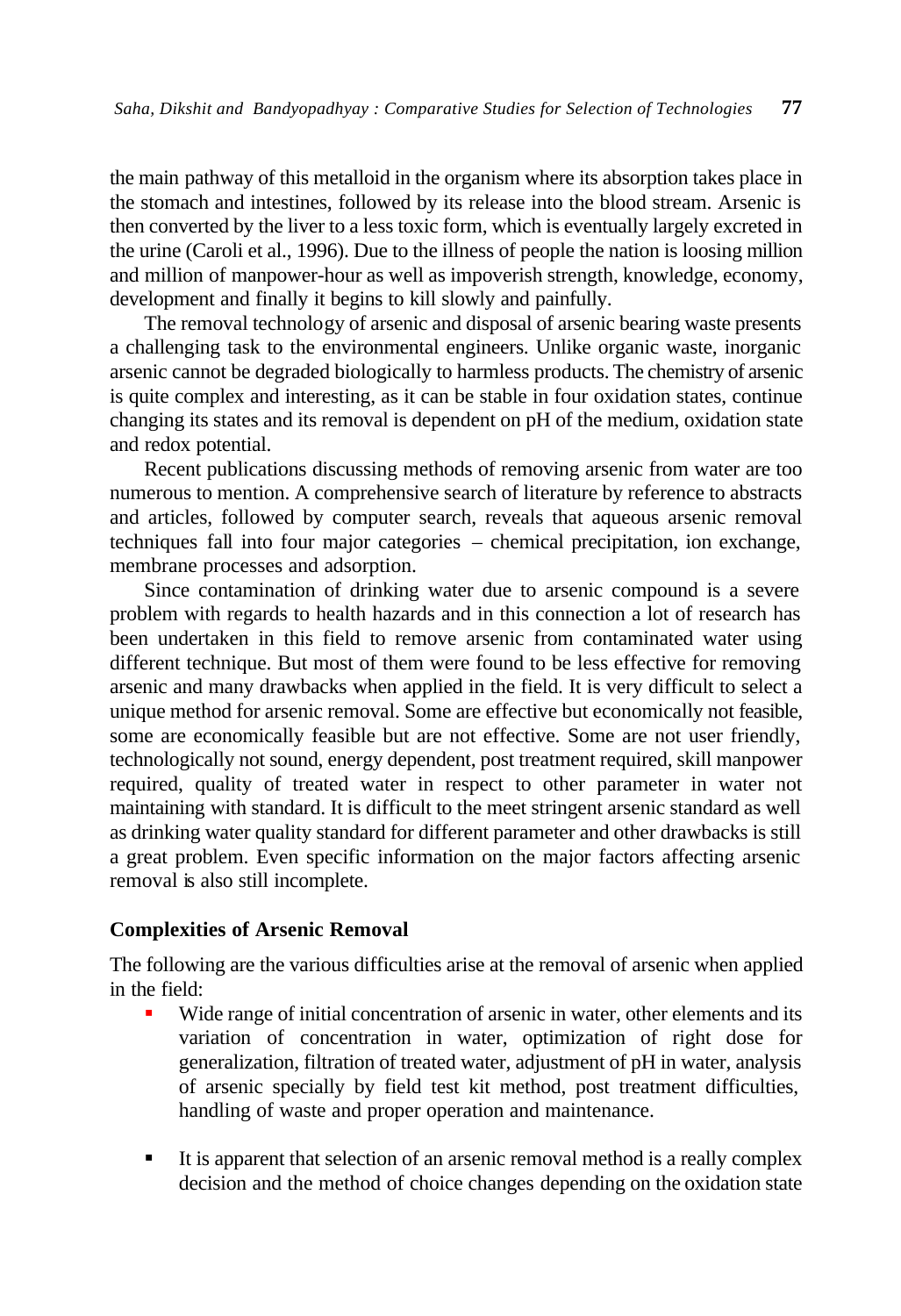of arsenic and a number of other factors. There are many technologies, which are successful in the laboratory but in the filed condition they do not working properly.

# **Best Available Technology for Removal of Arsenic**

Selection of arsenic removal technology can be done by best available technology (BAT) method, which the administrator finds after examination for efficacy under field conditions and not solely under laboratory conditions is available (taking cost into consideration). BAT can be determined by identifying available technologies, which reduce contaminant concentration levels and by evaluating the costs and commercial availability of the technology. Environmental Protection Agency (EPA) uses required and large metropolitan water systems to serve the basis for making the cost determination for BAT.

In this system, the cost can be measured by the increase in the annual household water bill due to the installation of a technology under consideration.

The arsenic removal performance data for all the treatment technologies could be evaluated to determine the best technologies that should be designated as BAT.

BAT can be designated based upon the following criteria:

- $\blacksquare$  High removal efficiency
- **•** Affordability (using large system as the basis)
- General geographic applicability
- Compatibility with other water treatment processes, and
- **•** Process reliability

# **MATERIALS**

## **Glassware and apparatus**

All glassware used in the present study were manufactured by M/S Bhattacharya Co. Ltd. (Calcutta, India) and marked under brand name 'Borosil'. 150 ml capacity special types of arsine generator apparatus were used throughout the experiment for determination of total arsenic. All glassware except arsine generator apparatus were cleaned by soaking in 10% HCl for 24 hours followed by washing with dilute soap solution (Rankleen, Ranbaxy Laboratories Ltd., Punjab, India), tap water and then distilled water. Arsine generation apparatus were cleaned by soaking 24 hours in 8M nitric acid followed by other method as mentioned.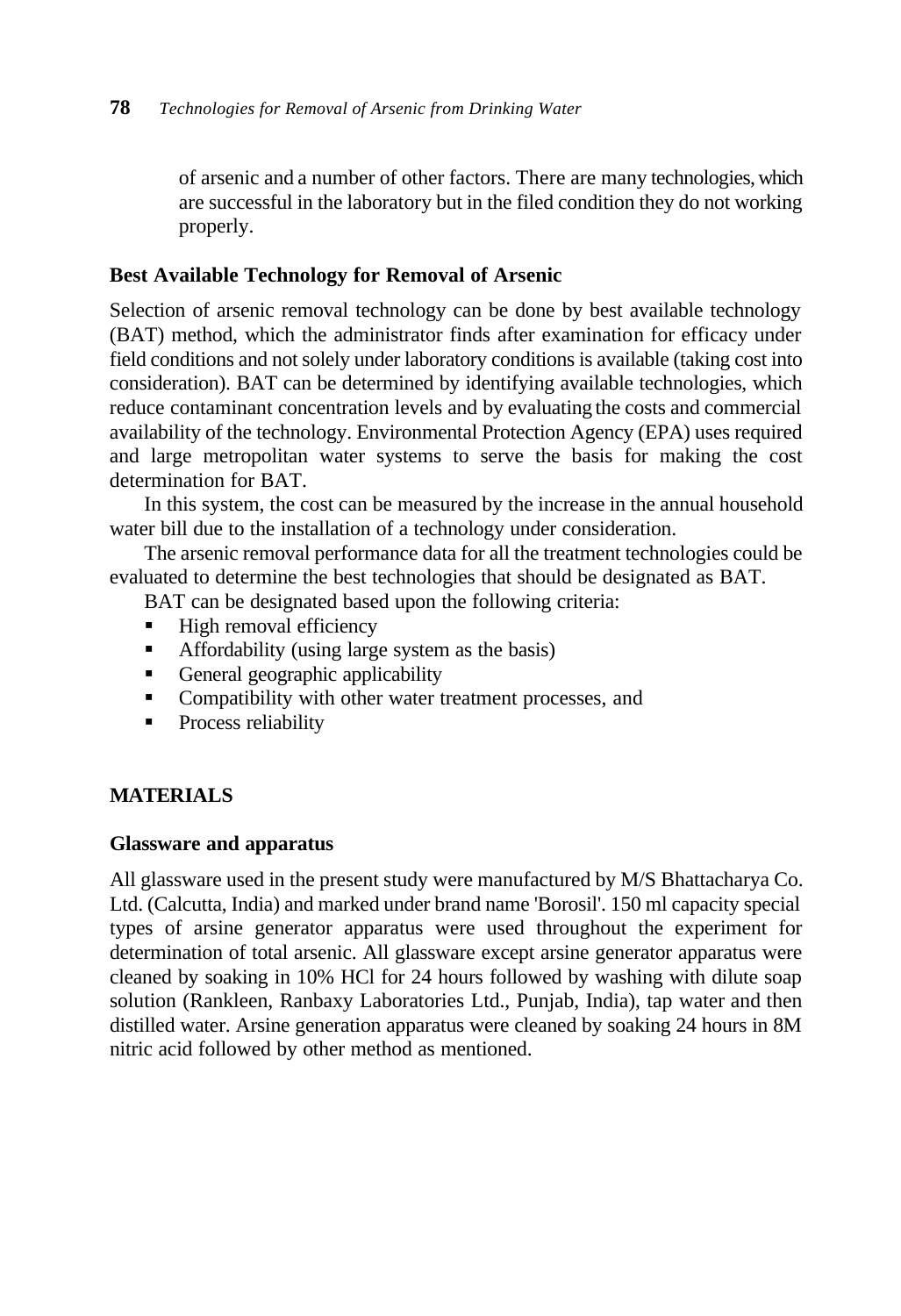## **Water**

Distilled water was obtained by distilling tap water in glass distillation apparatus. All the working arsenic solutions were prepared in freshly prepared double distilled water unless otherwise mentioned. The pH of the distilled water was around 6.9.

## **Chemicals**

All chemicals were of analytical reagent grade and were used without further purification. All solutions were prepared using double distilled water (Standard method, 1989). The arsenite As(III) stock solution was prepared by  $NaAsO<sub>2</sub>$  (E Merck, Germany) in double distilled water from 1000 mg/l to 100 mg/l. The arsenate As(V) stock solution was prepared from sodium salt heptahydrate,  $\text{Na}_2\text{HAsO}_4$ .7  $\text{H}_2\text{O}$ E-Merck, (Germany) dissolved in double distilled water. Prior to each analysis, intermediate standard As(III) and As(V) solutions were diluted with double distilled water to 10 mg/l from the arsenic stock solutions. Secondary standard solutions 1 mg/l were also freshly prepared for each experiment from the 10 mg/l intermediate stock solutions to 1 mg/l. Stock solutions of different element were prepared from metal nitrate salts. These solutions were diluted to prepared working solutions.

## **Analysis of water samples**

Total arsenic content in water sample was measured spectrophotometrically using Silverdiethyldithiocarbamate (SDDC) method. (Model Shimadzu Spectrophotometer UV-160A). Graphite furnace AAS method was used for cross-check at lower concentration of arsenic and other metal.

# **EXPERIMENTAL METHOD**

## **Precipitation Method**

Among them arsenic removal by chemical precipitation with aluminium or iron hydroxides is the best-known and most frequently applied technique. At present many countries successfully using the conventional method of arsenic removal. The treatment process is consists of coagulation followed by flocculation, sedimentation and filtration.

Removal of arsenic by alum (aluminium sulphate) and iron salt (ferric sulphate) from drinking water were studied separately in the laboratory as well as in the field. To avoid chlorine natural sunlight was used as an oxidizing agent to convert arsenite to arsenate. Alum and iron salt were added in the arsenic contaminated water in the range of 30-75mg/l and 20-50 mg/l respectively. Concentration of arsenic in water was maintained in the range 0.1 to 1.0 mg/l.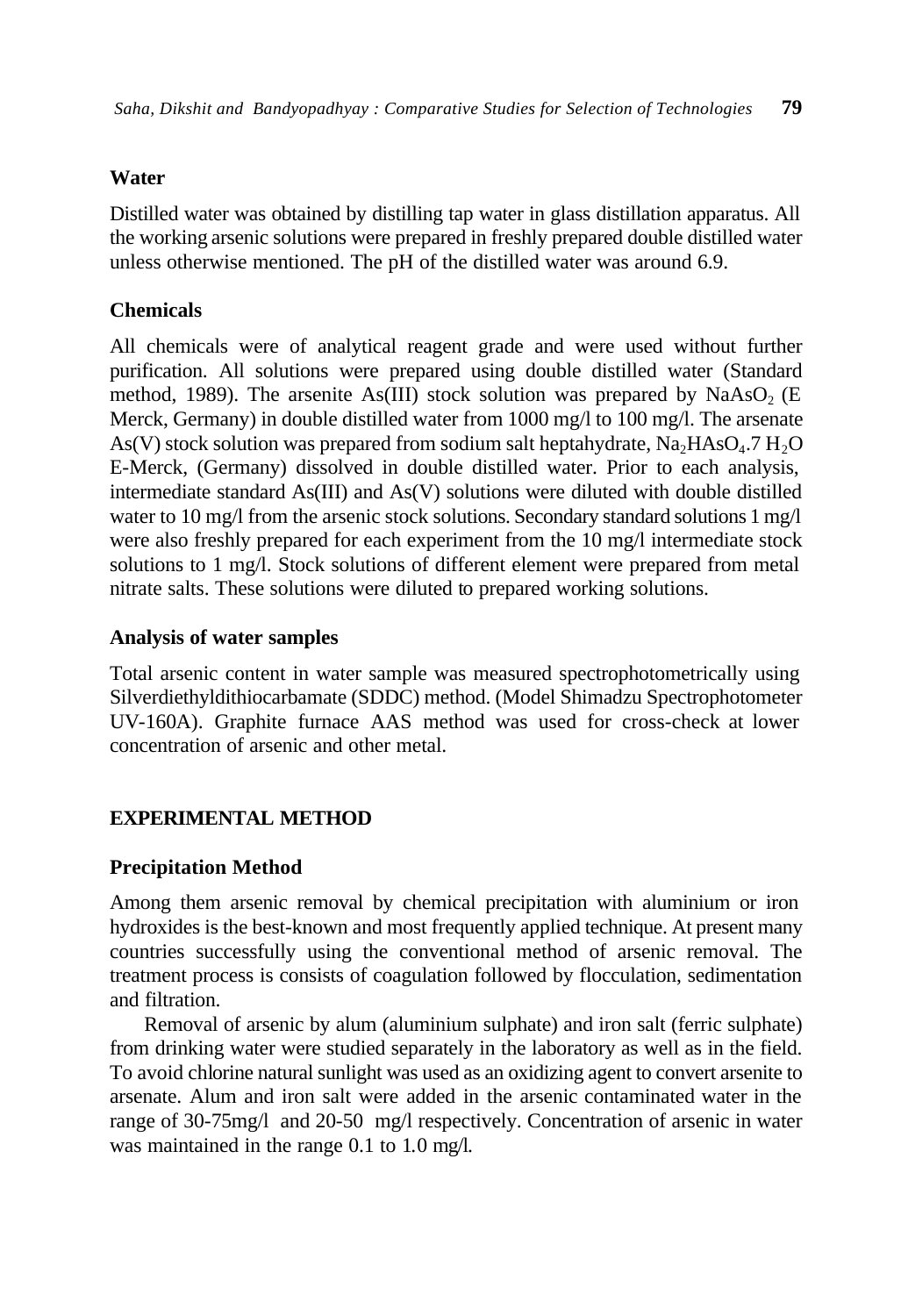The findings of different studies are briefly presented below:

- Oxidation of arsenite to arsenate by sunlight is a very slow process. An investigation of precipitation methods indicates that the removal of arsenic by coagulation is a function of the oxidation state of the arsenic, the type and dose of coagulant, the pH of the water and the initial arsenic concentration.
- Iron salt is more preferable than alum. Because iron is more soluble than aluminum in water. When ferric coagulant are added, all the iron forms particulate Fe(OH)<sub>3</sub>. However, not all aluminum added as alum coagulant precipitates as Al(OH)<sub>3</sub>. Because only particulate metal hydroxides can mediate arsenic removal, alum plants must carefully considered all solubility when improved arsenic removal is desired. 92% removal was achieved using 20 mg/l of alum in 0.1 mg/l of arsenic in water at pH 6.6 and 96% removal was achieved using 10 mg/l ferric sulphate in 0.1 mg/l of arsenic in water at neutral pH range with 6 hour retention time. Doses of coagulant increase with increasing concentration of arsenic in water.

## **Adsorption Method**

#### *Screening of Existing Adsorbents*

Arsenic can be removed by adsorption onto many adsorbent materials. Some of adsorbent materials are very costly and some are less effective. The criteria for selection of suitable adsorbent include: the cost of the medium, the ease of operation or handling, the cost of operation, the useful service life per cycle / the adsorption capacity of the adsorbent, the potential of reuse, the number of useful cycles and the possibilities of regeneration of adsorbent.

For selecting an appropriate adsorbent for removal of arsenic, a number of available adsorbents such as Kimberlite tailing, wood charcoal, banana pith, coal fly ash, spent tea leaf, mushroom, saw dust, rice husk, sand, water hyacinth, activated carbon, bauxite, hematite, laterite, iron-oxide coated sand, activated alumina, CalSiCo and Hydrous Granular Ferric Oxide were evaluated for arsenic removal. The adsorbents were compared on the basis of percentage removal of  $As(III)$  and  $As(V)$ with activated alumina being the reference. Preliminary screening of the adsorbents was made through the batch sorption screening test with 6 hr contact time. The results are presented in Table 1.

# **Table 1: Arsenic removal efficiency of different adsorbent materials.**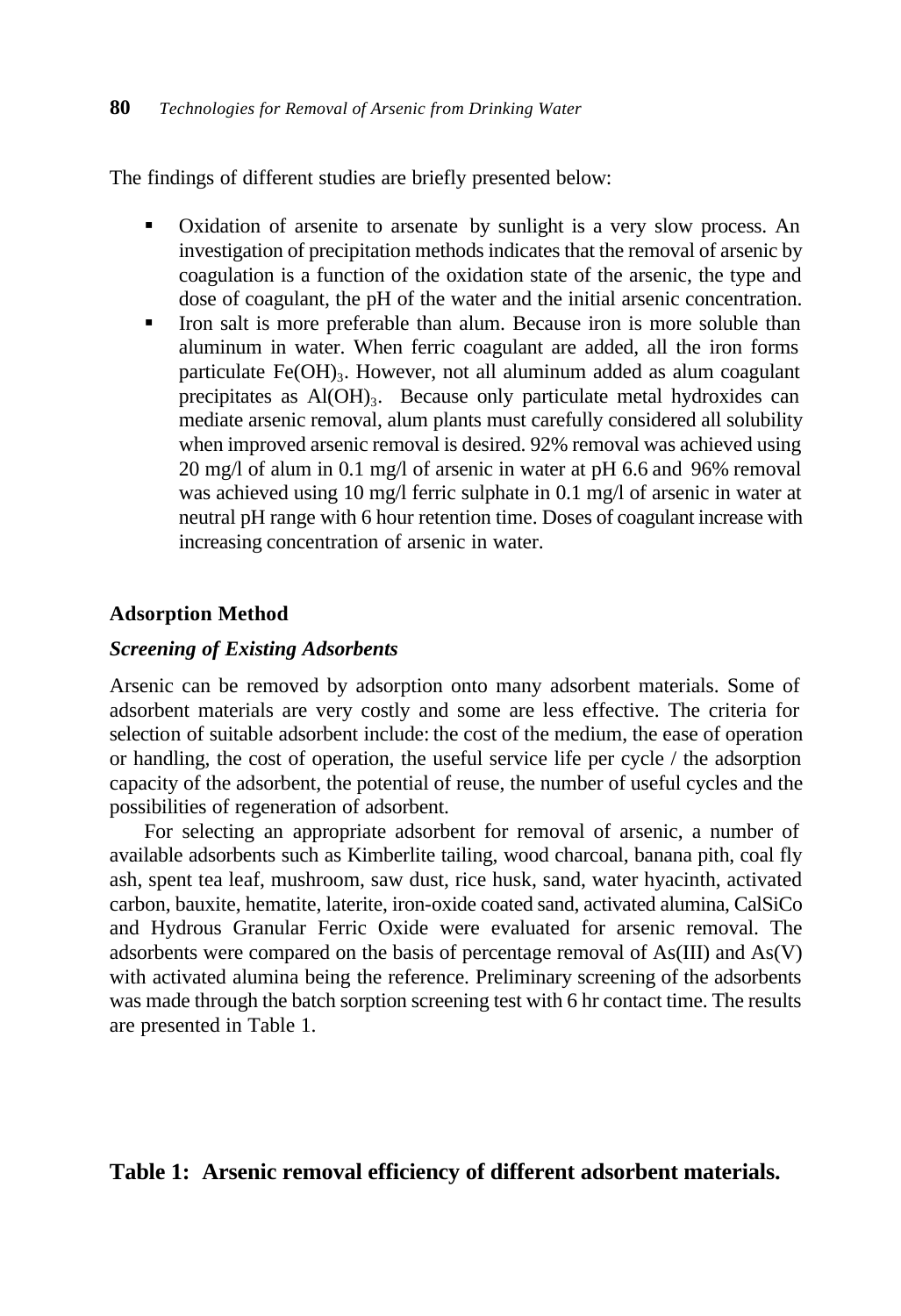|                                      |                | % Removal |       |
|--------------------------------------|----------------|-----------|-------|
| <b>Adsorbent</b>                     | Dose $(g/l)$   | As(III)   | As(V) |
| 1. Kimberlite tailing                | 10             | 25        | 40    |
| Water hyacinth<br>2.                 | 10             | 45        | 70    |
| 3. Wood charcoal                     | 10             | 19        | 37    |
| 4. Banana pith                       | 10             | 12        | 18    |
| 5. Coal fly ash                      | 10             | 20        | 28    |
| Spent tea leaf<br>6.                 | 10             | 25        | 42    |
| Mushroom<br>7.                       | 10             | 22        | 35    |
| 8. Saw dust                          | 10             | 28        | 36    |
| 9. Rice husk ash                     | 10             | 5         | 12    |
| 10. Sand                             | 10             | 15        | 22    |
| 11. Activated carbon                 | 10             | 50        | 65    |
| 12. Bauxite                          | 10             | 58        | 80    |
| 13. Hematite                         | 10             | 40        | 60    |
| 14. Laterite                         | 10             | 45        | 70    |
| 15. Iron-oxide coated sand           | 10             | 72        | 90    |
| 16. Activated alumina                | 10             | 90        | 96    |
| 17. CalSiCo                          | 5              | 90        | 98    |
| 18. Hydrous granular ferric<br>oxide | $\overline{2}$ | 92        | 99    |

Most of the adsorbent were found poor arsenic removal but iron-oxide coated sand, activated alumina, CalSiCo and Hydrous Granular Ferric Oxide showed a considerable amount of arsenic removal.

Three adsorbent named iron oxide coated, CalSiC0 and Hydrous granular ferric oxide were prepared in the laboratory and activated alumina was collected from the market. All the four adsorbent were evaluated its capacity to adsorb arsenic under different conditions using synthetic As(III) and As(V) solutions. The experiments were conducted in three phases: (i) batch studies, (ii) column studies, (iii) desorption and regeneration studies.

In batch (static) studies, apart from kinetic and isotherm studies, the effects of different parameters such as pH, adsorbent dose, adsorbent size, presence of chloride, sulphate, nitrate, chromate, calcium, magnesium, and iron were studied. All the above parameters were varied one at a time to study their effect on the adsorption process. Interruption test was conducted to determine the rate-limiting step by kinetic data; by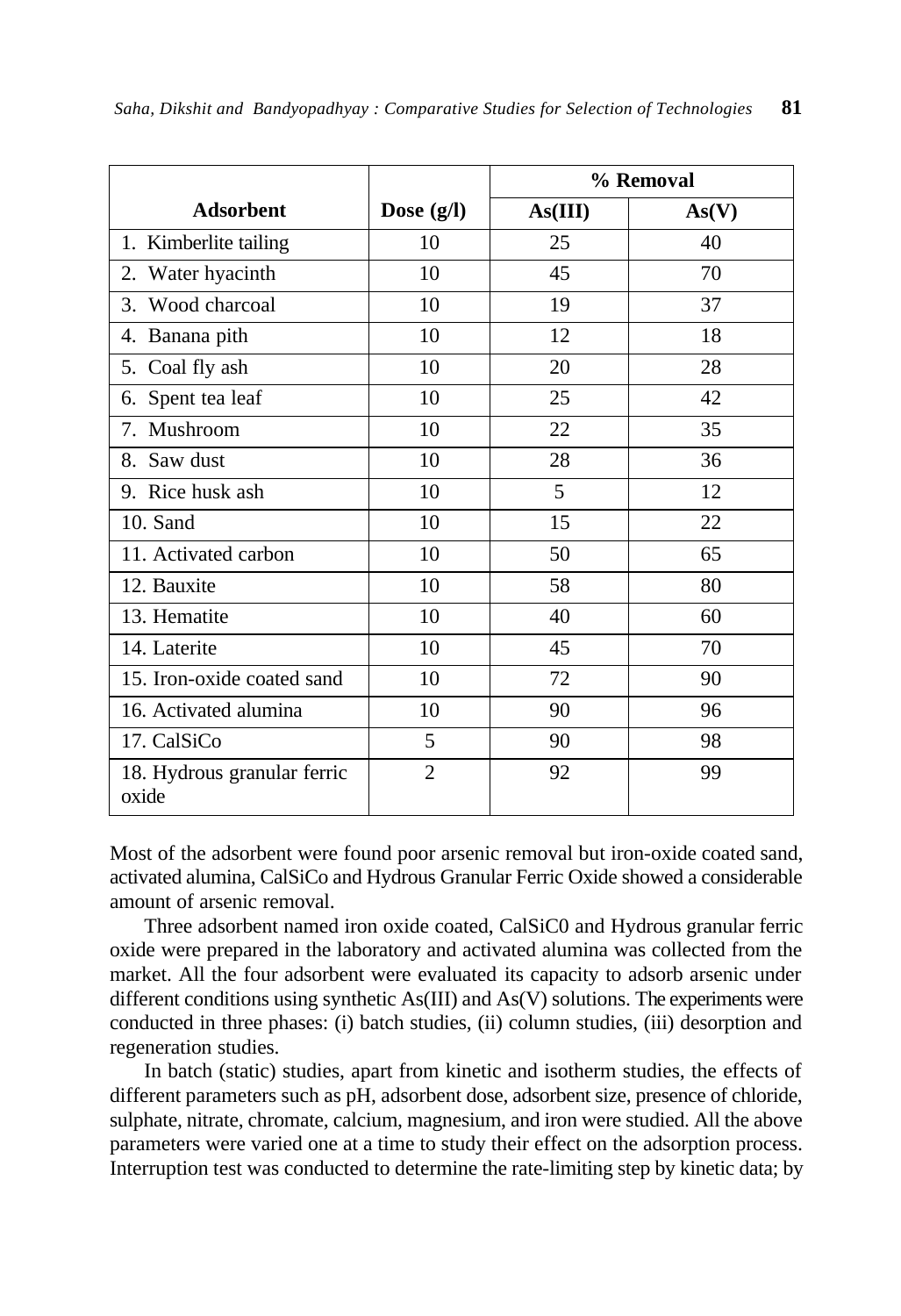the effect of initial adsorbate concentration and adsorbent size on removal rate; and by multiple interruption test. Effect of anionic ligands such as EDTA, fluoride and phosphate on the removal of As(III) and As(V) was also studied. All the above parameters taken together were varied to study their combined effect on removal efficiencies.

Column (dynamic) studies were conducted to ascertain the engineering aspect of arsenic removal by CalSiCo. The experiments were carried out with distilled and tap water spiked with 1 mg/l of arsenite and 1 mg/l of arsenate separately. A glass column of 15 mm diameter having 220 mm bed depth of all the adsorbent about 0.2 mm geometric mean size was used. The flow of influent was maintained at 10 ml/min for all the adsorbents.

Desorption and regeneration studies were conducted to investigate the possibility of reuse of spent adsorbent. Various eluents such as distilled water, NaOH, NaHCO<sub>3</sub>  $Na<sub>2</sub>CO<sub>3</sub>$ , and  $H<sub>2</sub>O<sub>2</sub>$  in HNO<sub>3</sub> were used in batch experiment. The regeneration study was conducted for 3 cycles.  $H_2O_2$  in  $HNO_3$  for CalSiCo and NaOH for rest three were used as an eluent in the dynamic desorption studies carried out for three cycles.

## **EXPERIMENTAL RESULTS AND DISCUSSION**

It was found that all the four iron-oxide coated sand, activated alumina, CalSiCo and Hydrous Granular Ferric Oxide adsorbent could be effectively used as media for the removal of arsenic from ground water. Removal was found to be 90, 96, 98 and 99% respectively for As(V) with initial concentration of 1 mg/l and around 85% for As(III) with initial concentration of 1 mg/l in neutral pH range. Aactivated alumina, CalSiCo and Hydrous Granular Ferric Oxide could be used for the selective removal of arsenic from water environment upto certain extent over other ions, such as Cl,  $SO_4^2$ ,  $PO_4^3$ , NO<sub>3</sub>, F, CrO<sub>4</sub><sup>2</sup>, Ca<sup>2+</sup>, Mg<sup>2+</sup> and Fe<sup>2+</sup>. The overall reaction kinetics could be represented by first order reaction equation. Film diffusion was the rate-limiting step for arsenic removal as indicated by kinetic data; by the effect of initial adsorbate concentration and adsorbent size on removal rate; and by multiple interruption test. The equilibrium adsorption data fitted to Langmuir and Freundlich isotherm models. However, the Langmuir equation gave better fit. Arsenic removal by these adsorbent was found pH dependent. In drinking water neutral pH range, it exhibited excellent arsenic removal. The best arsenic removal was achieved at  $pH$  7.2 for As(V) and above 9 for As(III) for CalSiCo and 7.1-7.5 for others. Removal achieved was typically from 1 mg/l to 0.01-0.05 mg/l. The removal of As(V) was easier than that of As(III), so As(III) could be converted to As(V) by adding oxidising agent for better removal. Removal efficiency decreased with the presence of phosphate (more than 10 mg/l), fluoride (more than 2 mg/l) and EDTA (more than 0.01 moles/l) but the presence of nitrate, sulphate, chloride, chromate, calcium, magnesium and iron did not affect removal significantly. Spent adsorbent could be regenerated with  $15\% \text{ H}_2\text{O}_2$  in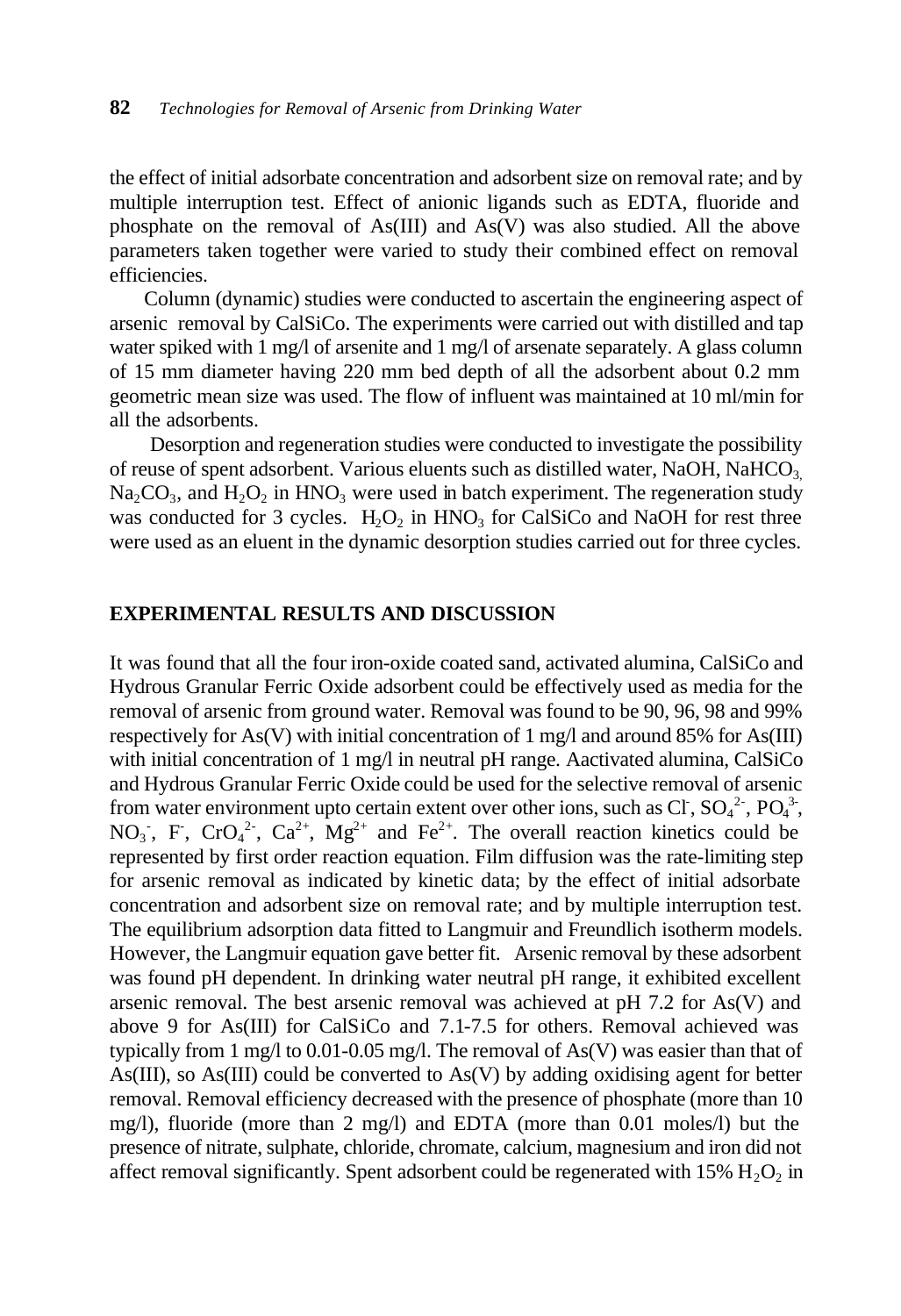$0.2$  M HNO<sub>3</sub> for CalSiCo and 1N NaOH for iron-oxide coated sand, activated alumina and Hydrous Granular Ferric Oxide.

The adsorbent coefficients determined by Logit method could be used successfully to predict the breakthrough of another column.

| <b>Parameter</b>             | <b>Influent</b><br>Concentration,<br>(mg/l) | <b>Effluent</b><br>concentration for<br>CalSiCo, (mg/l) | <b>Effluent</b> concentration<br>for Hydrous Granular<br>Ferric Oxide, (mg/l) |
|------------------------------|---------------------------------------------|---------------------------------------------------------|-------------------------------------------------------------------------------|
| Hardness                     | 145                                         | 135                                                     | 140                                                                           |
| <b>C</b>                     | 8                                           | 8                                                       | 8                                                                             |
| $SO_4^2$                     | 5                                           |                                                         |                                                                               |
| NO <sub>3</sub>              |                                             |                                                         |                                                                               |
| F                            |                                             |                                                         |                                                                               |
| PO <sub>4</sub> <sup>3</sup> |                                             |                                                         |                                                                               |
| Ca                           | 26                                          | 25                                                      | 24                                                                            |
| Mg                           | 5                                           | 4                                                       | 4                                                                             |
| Na                           | 10                                          | 10                                                      | 8                                                                             |
| Fe                           | 4.61                                        | 0.3                                                     | 0.2                                                                           |
| As                           | 0.32                                        | 0.015                                                   | 0.01                                                                          |

| Table 2 : Results of mini-column study in the field at the $20^{\rm th}$ day. |  |  |
|-------------------------------------------------------------------------------|--|--|
|-------------------------------------------------------------------------------|--|--|

Table 2 shows the performance of CalSiCo and Hydrous Granular ferric Oxide were evaluated for its efficiency in removing arsenic in the actual field situation by means of a pilot plant study. Two 30 cm long mini-column of 40 mm diameter each containing 250 gm of CalSiCo and Hydrous Granular ferric Oxide (15 and 18 cm bed depth respectively) was installed at Deganga (North 24-Parganas District) and was run continuously for 20 days at a flow rate of 20 ml/min containing 0.32 mg/l of arsenic. It was found that the columns were able to supply 28 l/day for CalSiCo and 45 l/day for Hydrous Granular ferric Oxide of treated water containing arsenic less than 0.015 mg/l for CalSiCo and less than 0.01 Hydrous Granular ferric Oxide for 20 days. It clearly demonstrates that these adsorbents can be used as a filter media for removing arsenic from ground water in arsenic-affected areas of Bangladesh and West Bengal, India. A 20-liter capacity home water purifier for arsenic was developed for community as well as individual family, which should be subjected to a field trial to assess the long-term performance of the medium.

#### **CONCLUSIONS**

Bangladesh and West Bengal (India) are now facing tremendous difficulties in